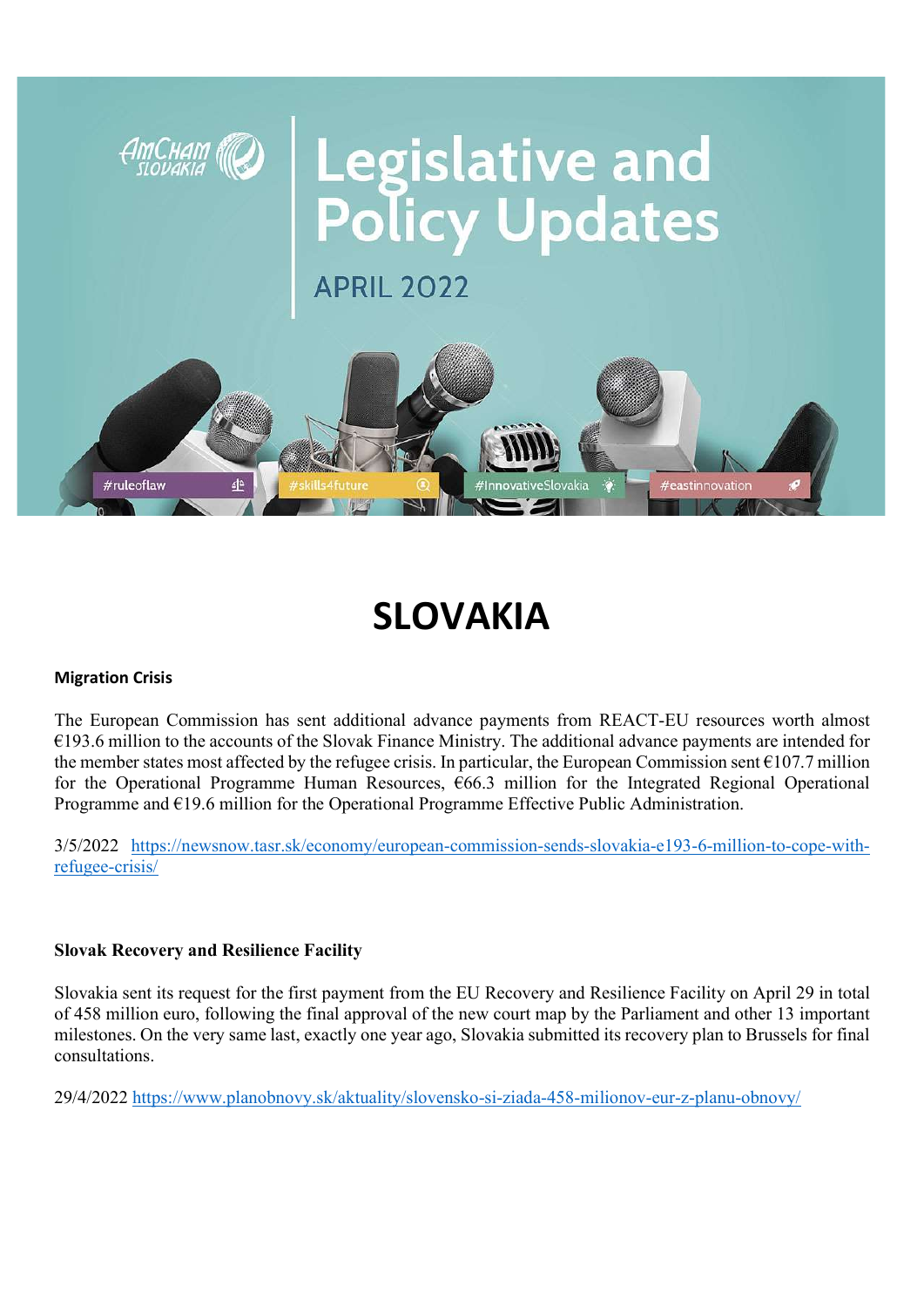#### New Court Map

The Parliament approved major changes to the map of Slovak courts at its April session, just in time for Slovakia to request the first payment from the EU for its Recovery Plan. MPs passed the law, known as the reform of the court map, on April 27. Justice Minister Mária Kolíková, the author of the reform, sees this change as a step towards a better judiciary with a working system and clear agenda in Slovakia, even though some judges seem to disapprove.

27/4/2022 https://spectator.sme.sk/c/22895827/court-map-approved.html

#### Investing in Slovakia

SARIO was awarded as the Best Investment Promotion Agency for the European Region, following the ceremony held as part of the Annual Investment Meeting 2022 (AIM) and in partnership with KPMG. AIM is one of the most important conferences focusing on foreign direct investments. The theme of this year was 'Investments in Sustainable Innovation for a Thriving Future'.

22/4/2022 https://sario.sk/en/news/sario-won-award

#### Space Industry

Slovakia has more than 40 companies actively involved in the space sector and the number has been dynamically growing over the past years. Although more than half of them are focused on the upstream segment, the majority of the space-related revenue is concentrated in software applications using Earth observation or positioning data.

15/4/2022 https://spaceoffice.sk/

#### Slovak Academy of Science study

Most Slovaks would refuse to fight for their country in a war if Slovakia ever found itself in an armed conflict. In fact, just about a quarter of people, 27.5 percent, would be willing to pick up a gun, the latest "How Are You Slovakia?" poll found. Conversely, 37.1 percent said they would not engage in any fight, and 35.4 percent did not know how to respond to the question. Researchers asked Slovaks whether they would be willing to fight for their own country if Slovakia were on the brink of a war. Surprisingly, in a similar study five years ago, people in Slovakia showed more bravery in defending their motherland.

14/4/2022 https://spectator.sme.sk/c/22885338/despite-a-war-across-the-border-most-slovaks-refuse-tofight-for-their-country.html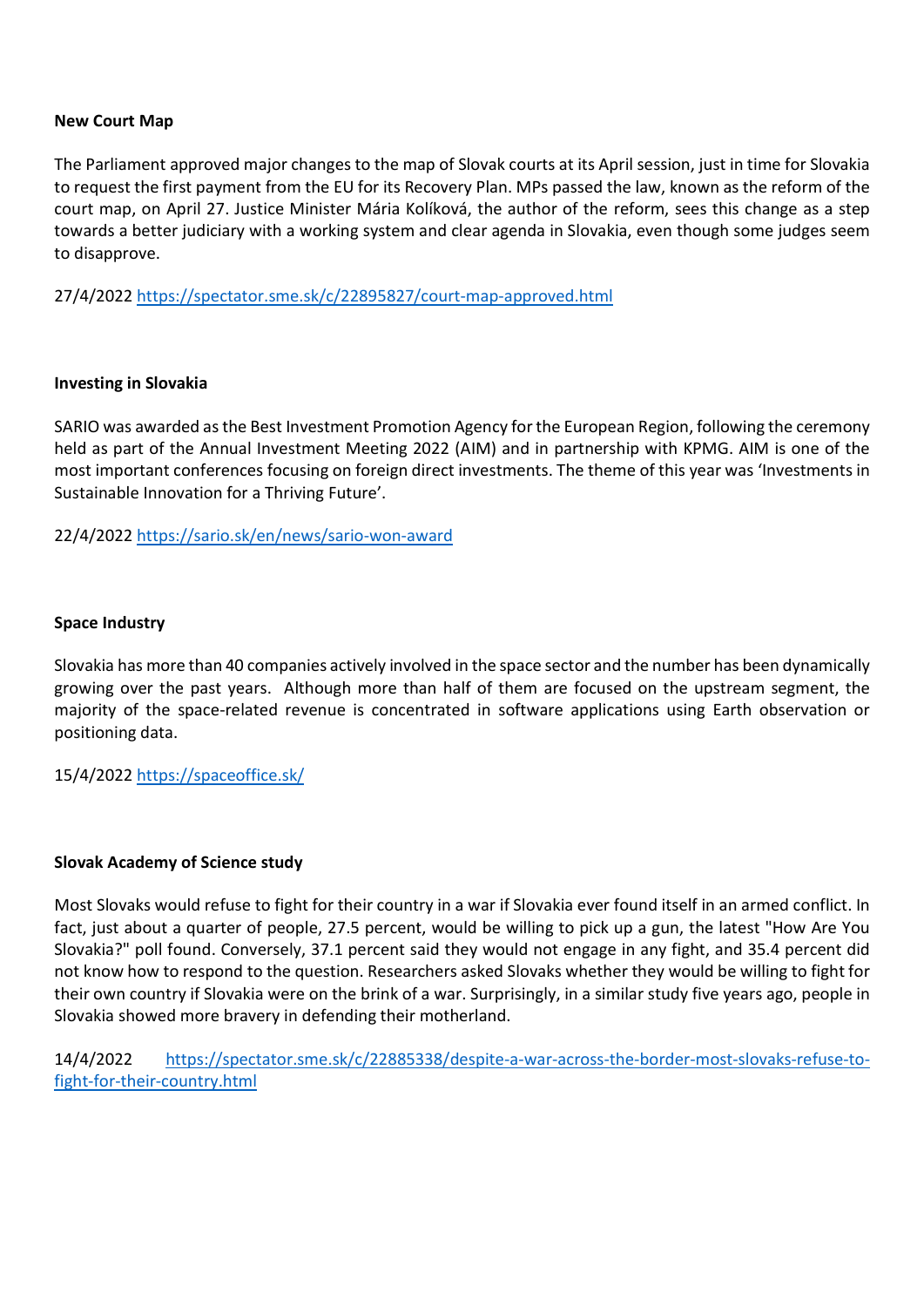#### Slovakia and Ukraine

The head of the American Chamber of Commerce in Ukraine, Andy Hunder, unveils the role of firms and companies in helping the Ukrainian government as much as they can, even with free cigarettes for soldiers at the front. He also speaks about the crucial role Slovak companies and NGOs have been playing in supporting refugees.

12/4/2022 https://e.dennikn.sk/2807599/museli-sme-na-velke-firmy-tlacit-nech-po-invazii-odidu-z-ruskahovori-sef-americkej-obchodnej-komory-na-ukrajine/

#### Military support to Ukraine

Slovakia donated its S-300 air defense system to Ukraine, citing article 51 of the UN Charter, to help its neighbor defend itself from Russian attack. Though the S-300 is not the most modern air defense system, it can effectively eliminate enemy planes, drones and missiles. Slovakia was the first NATO country to have donated such a significant weapons system to Ukraine.

8/4/2022 https://spectator.sme.sk/c/22881481/slovakia-has-sent-an-s-300-air-defence-system-to-ukraineheres-what-it-means.html

#### Business centers

The business centers industry has silently grown into one of the biggest in Slovakia's economy no longer relying on the economic model of cheap labor. Its representatives say that there is a lot of potential in the country for the arrival of new centers as well as the expansion of existing ones, particularly by taking on more demanding roles. Ultimately, the entire industry contributed by 4% to the state budget income in 2020 as per income taxes and social insurance levies paid, following the automotive and electrotechnical industries.

6/4/2022 https://index.sme.sk/c/22878315/centra-podnikovych-sluzieb-tazia-z-kreativity-a-sikovnosti-ludi-naslovensku.html

#### European Chief Prosecutor in Slovakia

Laura Codruța Kövesi, the first European Chief Prosecutor, came to Slovakia to oversee the creation of a specialized unit of investigators. In the meantime, she was closely following proceedings against the leader of Smer and other senior figures in the party, and the war in the police. In her opinion, it is important that all honorable prosecutors, police officers, and judges feel the support of the public.

25/4/2022 https://spectator.sme.sk/c/22893234/european-chief-prosecutor-police-need-to-feel-support.html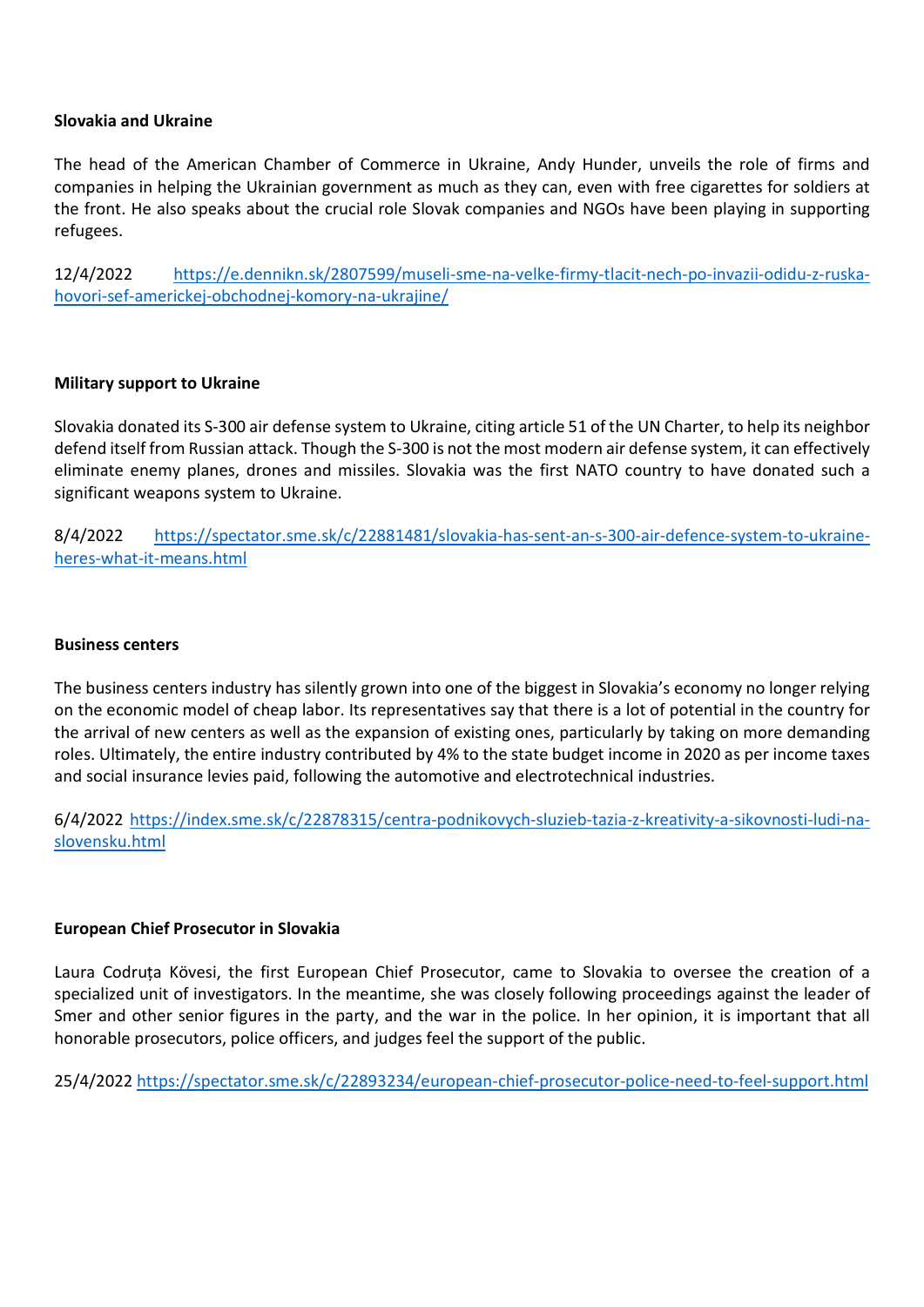# EUROPE & WORLD

#### EU Electricity and Gas prices

In the second half of 2021, average household electricity prices in the EU increased sharply compared with the same period of 2020 (€21.3 per 100 kWh), standing at €23.7 per 100 kWh. Average gas prices in the EU also increased compared with the same period of 2020 (€7.0 per 100 kWh) to €7.8 per 100 kWh in the second half of 2021. More recently, wholesale prices for electricity and gas have increased substantially across the EU. Energy and supply costs, caused by several economic factors, mainly drove the increase.

29/4/2022 https://ec.europa.eu/eurostat/web/products-eurostat-news/-/ddn-20220429-2

#### European Labor Authority

European Labor Authority (ELA), officially moved to its Bratislava premises in late 2021, is ready to look at circulation mobility with people heading where the economy needs them. Its role is to facilitate labor mobility, to support accessible, informed and attractive mobility, clear and user-friendly information on one side for companies, the rules they need to respect, how they can benefit from the workforce of another country and compliance with rules in place. For citizens it is to advise them about their rights, on how to avoid discrimination in another country, how to have equal conditions with locals and how to find and apply.

29/4/2022 https://spectator.sme.sk/c/22896633/european-labour-market-impacted-by-the-shortage-ofhealthcare-skills-and-occupations.html

#### European Diversity Month

On April 28, the European Commission announced the winners of the first European Capitals of Inclusion and Diversity Awards, aimed at highlighting towns, cities and regions across the EU leading by example in inclusive policies. The winners, spread across five Member States – Croatia, Germany, Romania, Spain and Sweden – have been recognized for their work to build fairer societies by promoting diversity and inclusion in terms of sex, racial and ethnic origin, religion and belief, disability, age, LGBTIQ rights and Roma integration.

28/4/2022 https://ec.europa.eu/commission/presscorner/detail/en/IP\_22\_2708

#### EU Covid Certificate prolonged

The European Parliament Civil Liberties Committee endorsed proposals to keep the EU Digital COVID Certificate framework in place for another year on April 28. To ensure that EU citizens can benefit from their right to free movement regardless of the evolution of the COVID-19 pandemic, the Committee on Civil Liberties, Justice and Home Affairs approved two reports to prolong the EU Digital COVID Certificate (EUDCC) scheme -set to expire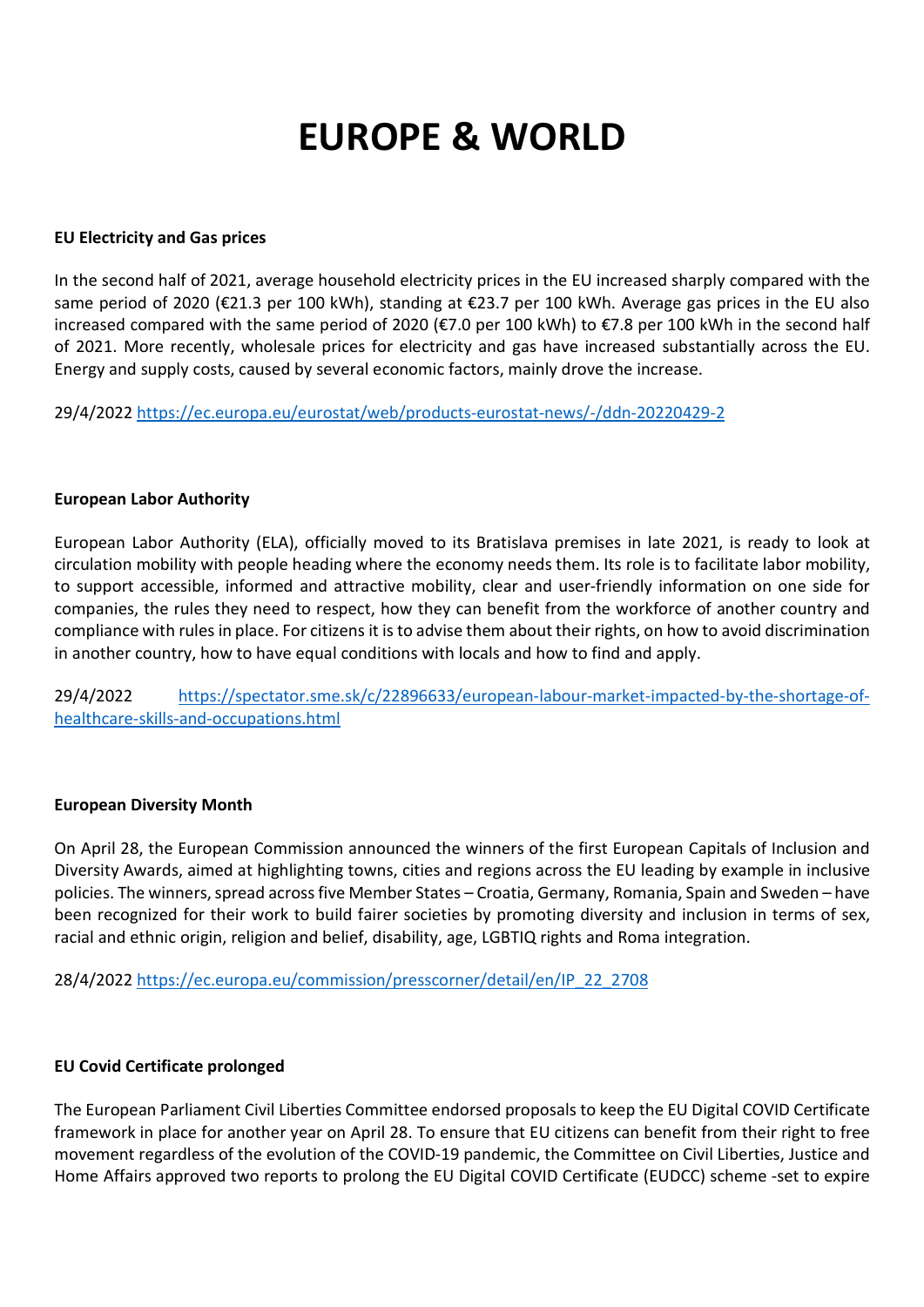on 30 June- for another 12 months. Along with extending the validity of the EUDCC scheme until 30 June 2023, the changes also enable member states to grant test certificates based on new types of antigen assay tests.

28/4/2022 https://www.europarl.europa.eu/news/en/press-room/20220425IPR27807/eu-covid-certificatecommittee-backs-one-year-extension-to-ensure-free-movement

#### Climate-neutral EU cities

The Commission announced on April 28 the 100 EU cities that will participate in the EU Mission for 100 climateneutral and smart cities by 2030, the so-called Cities Mission. The 100 cities come from all 27 Member States (including Bratislava and Košice), with 12 additional cities coming from countries associated or with the potential of being associated to Horizon Europe, the EU's research and innovation programme (2021-2027). Our urban areas are home to 75% of EU citizens. Globally, urban areas consume over 65% of the world's energy, accounting for more than 70% of CO2 emissions. It is therefore important that cities act as experimentation and innovation ecosystems to help all others in their transition to become climate-neutral by 2050.

28/4/2022 https://ec.europa.eu/commission/presscorner/detail/en/IP\_22\_2591

## OECD Agenda 2030

Despite progress made since the adoption of the 2030 Agenda for Sustainable Development and its 17 Goals (SDGs), OECD countries have met or are close to meeting only a quarter of the targets for which performance can be gauged, according to a new OECD report. Virtually all OECD countries are already securing basic economic needs and implementing the policy tools and frameworks mentioned in the 2030 Agenda. But progress towards 21 targets on issues such as ensuring no one is left behind, restoring trust in institutions and limiting pressures on the natural environment are still way off track.

27/4/2022 https://www.oecd.org/newsroom/oecd-countries-advancing-slowly-on-sustainable-developmenttargets-by-2030.htm

## EU-India Trade and Technology Council

EC President, Ursula von der Leyen, and Prime Minister of India, Narendra Modi, agreed to launch the EU-India Trade and Technology Council on April 25. This strategic coordination mechanism will allow both partners to tackle challenges at the nexus of trade, trusted technology and security, and thus deepen cooperation in these fields between the EU and India. The Trade and Technology Council will provide the political steer and the necessary structure to oerationalize political decisions, coordinate technical work, and report to the political level to ensure implementation and follow-up in areas that are important for the sustainable progress of European and Indian economies.

25/4/2022 https://ec.europa.eu/commission/presscorner/detail/en/IP\_22\_2643